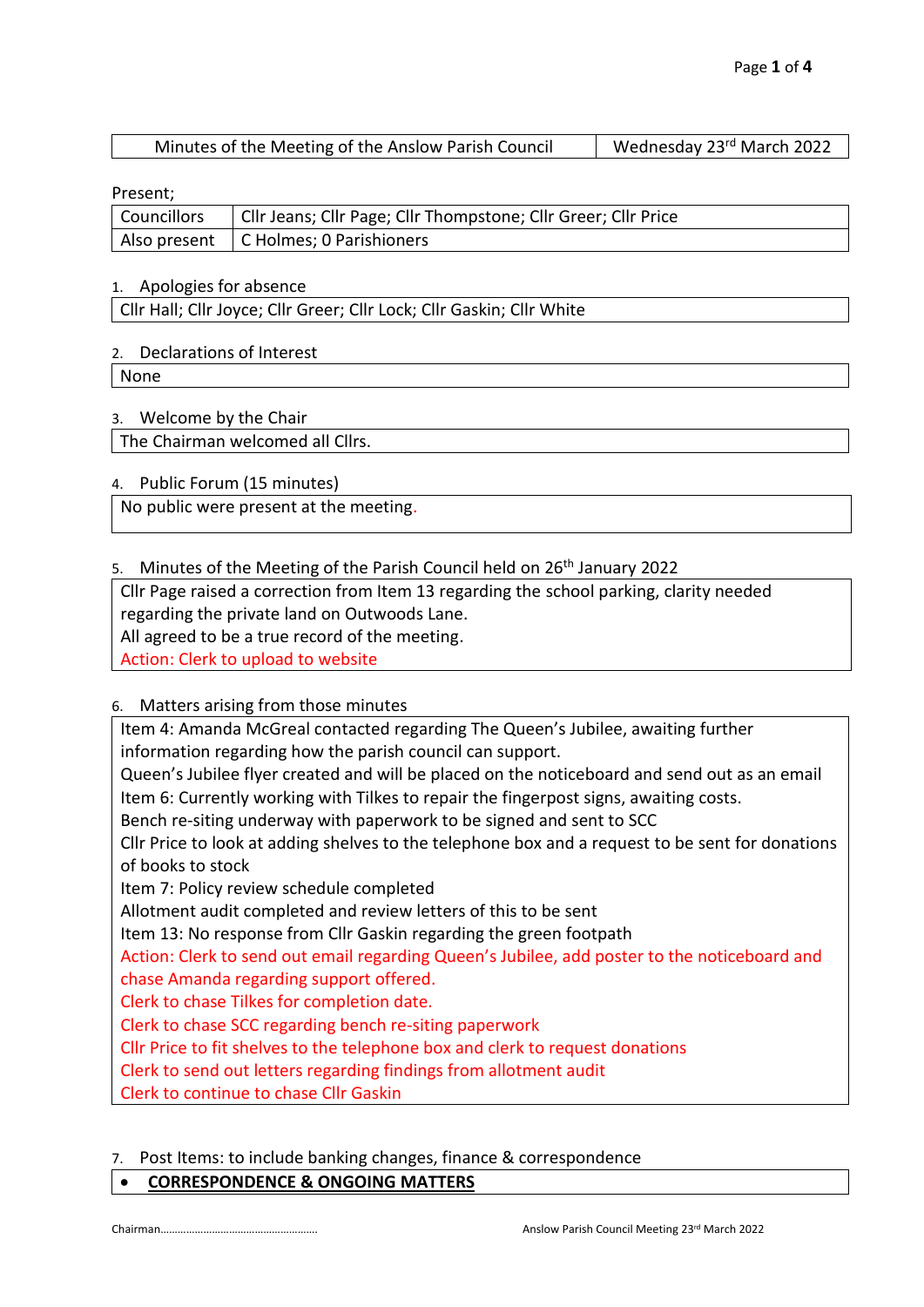Policy Schedule Document created

Created Queen's Jubilee poster

Allotment payments all collected and new tenant added

Allotment audit completed

Financial Regulations reviewed with banking flow chart added

Cllr Gaskin chased for information regarding the green footpath

TSB account closed and funds moved to Lloyds

Information regarding moving of benches underway, awaiting confirmation details for the form

Planning enquiry undertaken

Asset Register updated

Information regarding directional posts ongoing

Document with Cllr details produced

Action: Clerk to resend Workbook with updated figures

# • **FINANCE**

| Date     | Payee             | <b>Information</b>         | $Pre-Tax$ | <b>VAT</b> | Total   |
|----------|-------------------|----------------------------|-----------|------------|---------|
| 23.03.22 | Charlotte         | Clerks Salary -            | £335.45   |            | £335.45 |
|          | <b>Holmes</b>     | January                    |           |            |         |
| 23.03.22 | <b>HMRC</b>       | Tax Clerks Salary -        | £90.26    |            | £90.26  |
|          |                   | January                    |           |            |         |
| 23.03.22 | Charlotte         | Clerks Salary -            | £335.45   |            | £335.45 |
|          | Holmes            | February                   |           |            |         |
| 23.03.22 | <b>HMRC</b>       | Tax Clerks Salary -        | £90.26    |            | £90.26  |
|          |                   | February                   |           |            |         |
| 23.02.22 | Anslow & District | Donation                   | £50.00    |            | £50.00  |
|          | Garden Society    |                            |           |            |         |
| 23.02.22 | Josie Savage      | Refund for                 | £37.20    |            | £37.20  |
|          |                   | <b>Allotment Plot</b>      |           |            |         |
| 23.02.22 | Charlotte         | Domain Renewal             | £11.99    | £2.40      | £14.39  |
|          | <b>Holmes</b>     |                            |           |            |         |
| 23.02.22 | Judy Tjon Soei    | <b>ATLAS Migrated</b>      | £29.88    | £5.98      | £35.86  |
|          | Len               | <b>SWH Windows</b>         |           |            |         |
|          |                   | Deluxe Yearly              |           |            |         |
|          |                   | Renewal                    |           |            |         |
| 23.02.22 | <b>SPCA</b>       | <b>Annual Subscription</b> | £236.06   |            | £236.06 |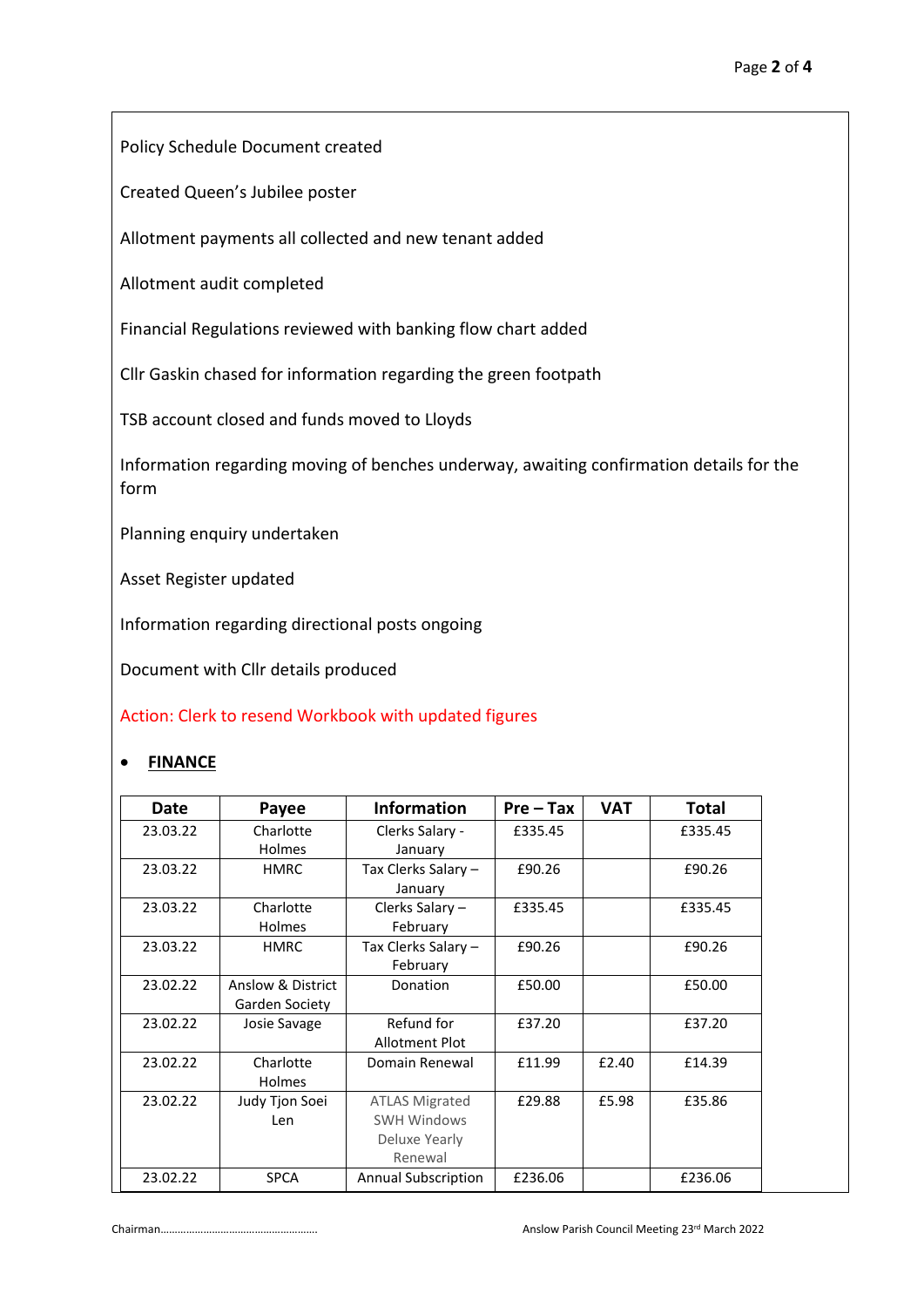| 23.02.22 | Charlotte             | National Salary     | £41.60 | £41.60   |
|----------|-----------------------|---------------------|--------|----------|
|          | Holmes                | Award               |        |          |
| 23.02.22 | Charlotte             | Stationary          | £73.89 | £73.89   |
|          | <b>Holmes</b>         |                     |        |          |
| 23.03.22 | Charlotte             | Village Hall Hire - | £18.00 | £18.00   |
|          | <b>Holmes</b>         | January             |        |          |
| 23.02.22 | <b>Anslow Village</b> | Village Hall Hire - | £18.00 | £18.00   |
|          | Hall                  | February            |        |          |
| 23.02.22 | Charlotte             | <b>Flowers</b>      | £40.00 | £40.00   |
|          | <b>Holmes</b>         |                     |        |          |
|          |                       |                     |        | £1416.42 |

# 8. Report from Planning Meeting held Tuesday 22<sup>nd</sup> March 2022

| <b>Planning Meeting Date</b> |                                        |                              |                 |  |  |
|------------------------------|----------------------------------------|------------------------------|-----------------|--|--|
|                              |                                        | <b>APC Decision/Comments</b> | <b>ESBC</b>     |  |  |
|                              |                                        |                              | <b>Decision</b> |  |  |
| Planning                     |                                        |                              |                 |  |  |
| <b>Meeting</b>               |                                        |                              |                 |  |  |
| 22/03/22                     |                                        |                              |                 |  |  |
| P/2022/00108                 | 9, Hopley Road. Formation of a dropped | Concerns raised on dropped   |                 |  |  |
|                              | kerb and parking alterations           | curb                         |                 |  |  |
| P/2021/01673                 | 4, Bushton Lane. Erection of a front   | No comments added            |                 |  |  |
|                              | porch                                  |                              |                 |  |  |

# 9. To review and adopt the Asset Register for 2021/2022

Update to Asset Register was adopted. All in favour Action: Clerk to add details to the website

# 10. To review and adopt the Financial Regulations for 2021/2022

Add financial budget approval for January in section 3. Addition in relation banking flow chart online approvals. Update to Financial Regulations was adopted. All in favour Action: Clerk to add details to the website and update

# 11. To review and approve the 2021/2022 National Salary Award payment

All in favour of the National Salary Award payment 2021/2022. Agreement made to send back dated payment to previous clerk

Action: Clerk to make payment

Clerk to detail payment and send to previous clerk.

# 12. Councillors' Reports: Parish Cllrs, SCC Cllr Phillip White, ESBC Cllr Russell Lock and ESBC Cllr Simon Gaskin

Cllr Jeans explained that a date for the ETRO is now set for the  $23<sup>rd</sup>$  May. It was expected to cost between £5-10k originally but now at 25k due to increased costs from Amey and lighting needed on a sign.

Cllr Thompstone is working on a list of businesses that this restriction may affect in order that they can be contacted.